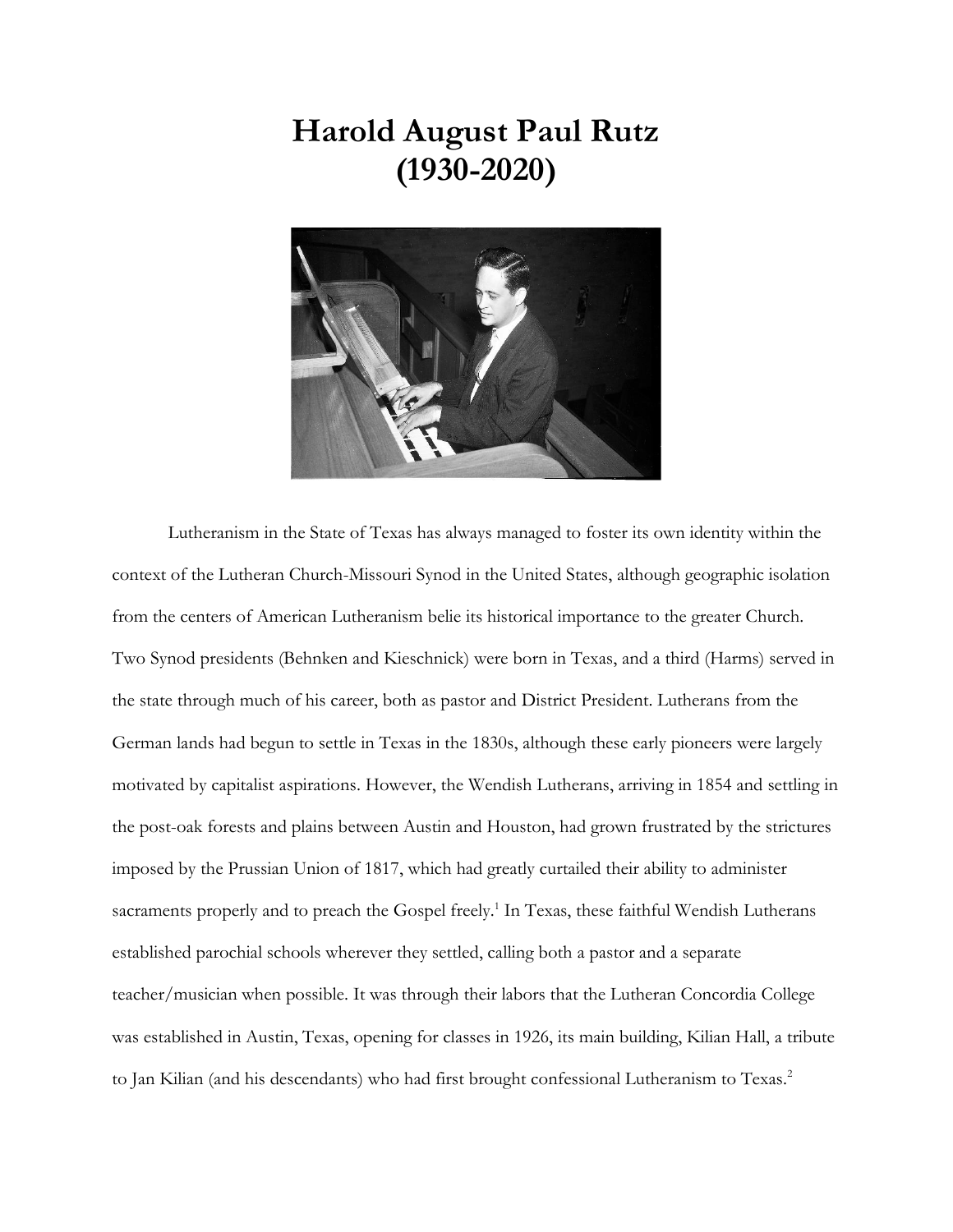Through its years as a boarding school in the German *Gymnasium* format, to its eventual development into a four-year college and now university, Concordia educated many of the state's parish teachers, lay workers, pastors, and musicians. At this seminal institution, poised as it was to lead Texas Lutherans, Harold ("Hal") Rutz served as a professor of music from 1964 until 1996, shaping the practice of Lutheran sacred music in Texas through his years of teaching, conducting, performing, and mentoring.

Born on March 20, 1930, in Milwaukee, Wisconsin, to Elmer and Elva Kuphal Rutz, Harold Rutz commenced piano lessons at age six, studying with Gerhard Schroth of Mt. Olive Lutheran Church, Milwaukee, and founder of the Walther League Acappella Choir, an ensemble for Lutheran youth. At age 12, Rutz began organ study with Hugo Gehrke, music director at Immanuel Lutheran Church, with whom he learned Bach's *Orgelbüchlein*. Rutz attended Concordia College in Milwaukee which, like most of the Concordias at the time, offered a residential high school followed by two years of college, with graduates receiving the equivalent of an associates' degree. He sang in both Schroth's chorus and in Harold Alber's choir at Concordia, Milwaukee, both of which Rutz counted as important formative experiences in his early life. Upon graduation, Rutz transferred as a junior to Concordia, River Forest, where he studied organ with Carl Halter and Paul Bunjes, both of whom instilled in him an appreciation for baroque music, Rutz benefitting from the spirit of the *Orgelbewegung* which these elder teachers so embodied. He recalled the colorful Sunday evening parties the bachelor Bunjes would host at his home, during which he regaled his students with tales of his own European organ explorations, conveying to them as best he could the mystical tonal world those ancient instruments inhabit. Rutz earned his undergraduate degree in 1952, shortly thereafter receiving a call as musician/teacher to Zion Lutheran Church and School in Detroit, Michigan.<sup>3</sup>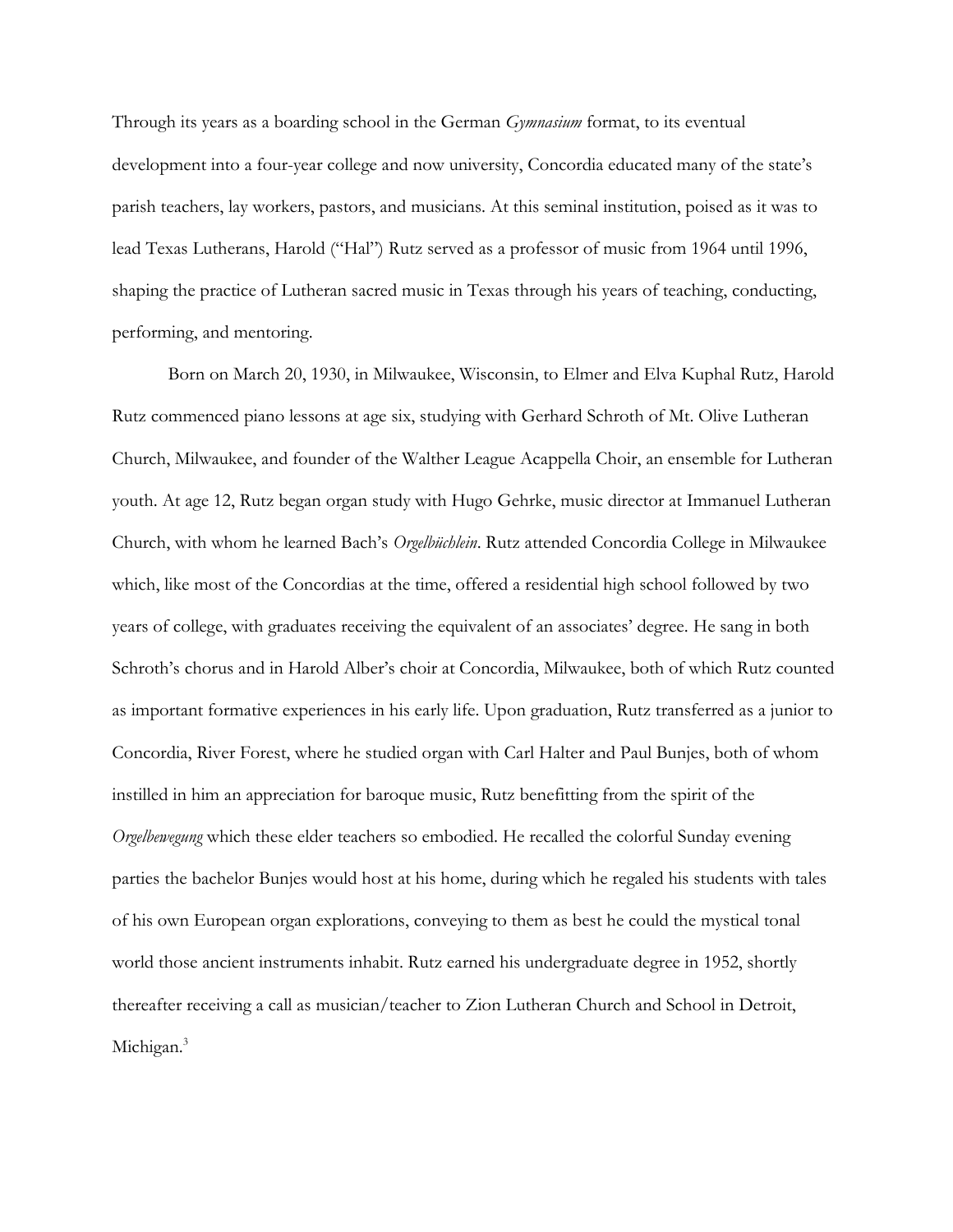

*Hal Rutz playing the organ, as found in the 1951 Concordia River Forest yearbook,* Pillars.

The four years he would spend at Zion shaped his formation as a Lutheran musician. The church, founded in 1882, had established a parochial school which, by the late nineteenth century, counted some 500 pupils, by some accounts the largest Lutheran school in the USA, while at one point in the 1890s the congregation numbered some 3,100 members, the largest church in the LCMS.<sup>4</sup> During the 1950s, the pastor, Rev. Kenneth Runge, cultivated a high church Lutheranism which included masses on saints' days, a full observance of the Tres Ors,<sup>5</sup> a weekly eucharist, and a general concern for liturgical propriety decades before care for such matters became the ecclesiastical fashion. Rutz remembered the workload at this congregation. He served as fifth and sixth grade teacher during the weekdays, but also played organ and directed the adult choir and a small children's choir. By the 1950s, Zion's church and school membership had declined, its inner city location necessitating its members to drive some 45 minutes from suburbia, thus largely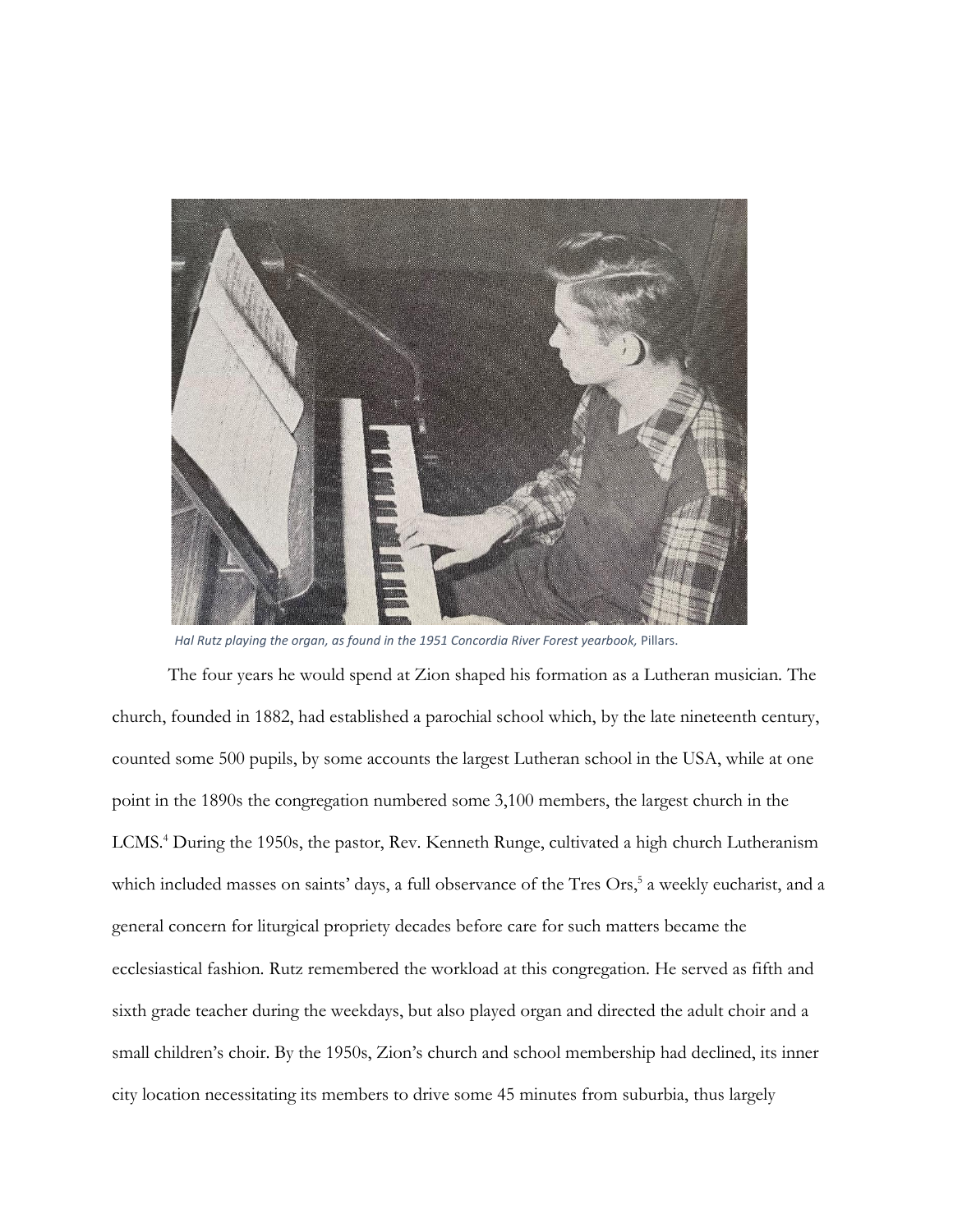precluding their returning on Sundays and thus frustrating Rutz's musical vision. Nonetheless, he considered the organ one of the most satisfying he had ever played. The church's 1914 Felgemaker had been repurposed and installed in the new, Gothic-styled sanctuary, when it was constructed in 1933. The work, undertaken by the Vottler-Holtkamp-Sparling Organ Company of Cleveland, Ohio, as Opus 1536,<sup>6</sup> was personally supervised by Walter Holtkamp, resulting in a 32-rank instrument of neo-baroque tendencies with an unenclosed Great, which Rutz particularly enjoyed. Perhaps the transcendent sounds of European organs that Bunjes had attemped to convey to his students found a certain embodiment in this instrument. While in Detroit, he also served as accompanist for the Detroit Bach Chorus.<sup>7</sup>

In June, 1954, Rutz married Viola Larkin at his home church of Immanuel, Milwaukee, with Rev. Runge officiating.<sup>8</sup> Larkin, from Florida, had met Rutz at Concordia, River Forest, where she had graduated in 1953 with a Bachelor of Education degree. They would begin their married life in Detroit.<sup>9</sup>

Zion's location posed increasing challenges for recruiting musicians, and in 1956 Rutz accepted a call to Immanuel Lutheran Church in Kansas City, noting that "it had the potential for a larger music program." This congregation already had a fine adult choir, a high school girls' choir, and three school children's choirs, of which he directed only the upper grades. His call was still primarily as a school teacher—in this case, sixth grade only—but still involved parish music. For four years during the summer, Rutz studied for his Master of Church Music degree at Northwestern University in Evanston, Illinois, availing himself of organ study with Dr. Thomas Matthews at the nearby St. Luke's Episcopal Church. For his graduate recital in July, 1960, Rutz performed Hanff's "Ein feste Burg," Bach's Prelude and Fugue in E Minor ("The Wedge"), BWV 548, Franck's "Prelude, Fugue, and Variation," Opus 18, Flor Peeters' *Modale Suite*, Opus 43, Langlais' "Prelude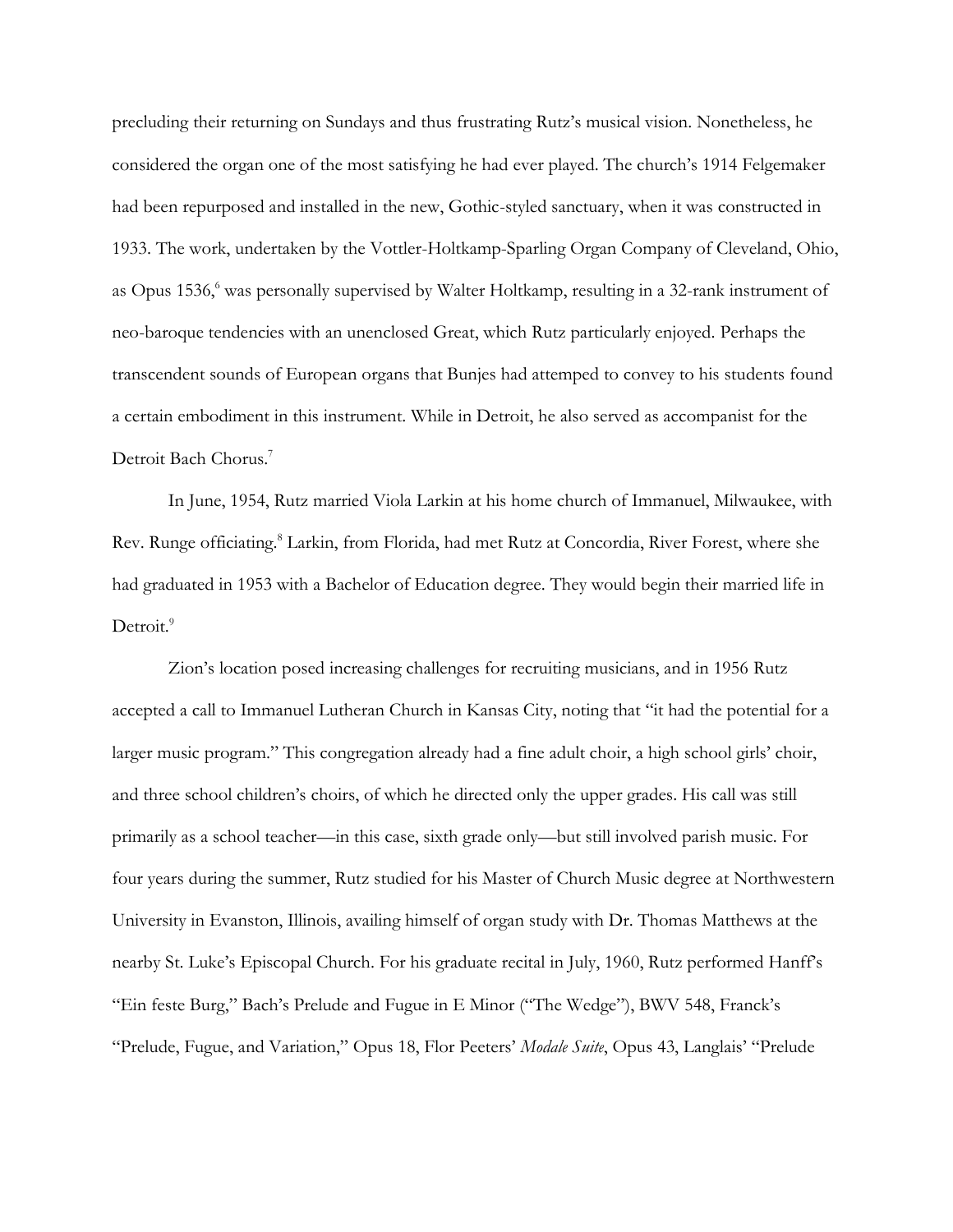Modal," No. 1 of the *24 Pieces*, concluding with Hindemith's entire Sonata #1 for Organ. Rutz received his diploma in 1960.<sup>10</sup>

In the classroom, Rutz routinely mentored student teachers, most of whom came from Concordia Teachers College in Seward, Nebraska. He found these experiences with college-age students rewarding, enkindling in him the notion that he might consider teaching on the university level in due course. He recalled the support of the school by the church and the healthy church music program the collaboration engendered. The happiness of these years was enriched with the arrival of three children, Faith, Hope, and Paul. At the Rutz home, early music enthusiasts from around the city would gather a couple of times a month to indulge in recorder playing, with Hal playing the family harpsichord.<sup>11</sup> Yet, there had been murmurings of political discord within the Western District of the LCMS, prompting Rutz to consider other job prospects. He realized now that he enjoyed parish music more than teaching school, and he thus desired a position that would allow him to devote his whole energies to a parish music program. Yet, these were the days before churches maintained any notion that they could support a full-time Director of Music or Kantor, and he even explored a potential position in the music department at St John's College in Winfield, Kansas, but was never issued a call. In the spring of 1964, however, Concordia College in Austin, Texas, extended him a call to join the faculty, which he promptly accepted, moving his family to Central Texas that summer.

At the time of the Rutz family's arrival, Concordia was still functioning as a high school. Only open to boys, the high school's curriculum was strictly preministerial, with emphasis on Greek, Latin, and theology. Although there were no music courses at first, Rutz directed the school chorus, for which he plumbed the depths of the TTBB repertoire. These boys would occasionally sing for a local church, but would never prepare a formal concert. By 1966, the high school component had been phased out and a junior college instituted. An assistant, Dorothy Zielke Meyer directed the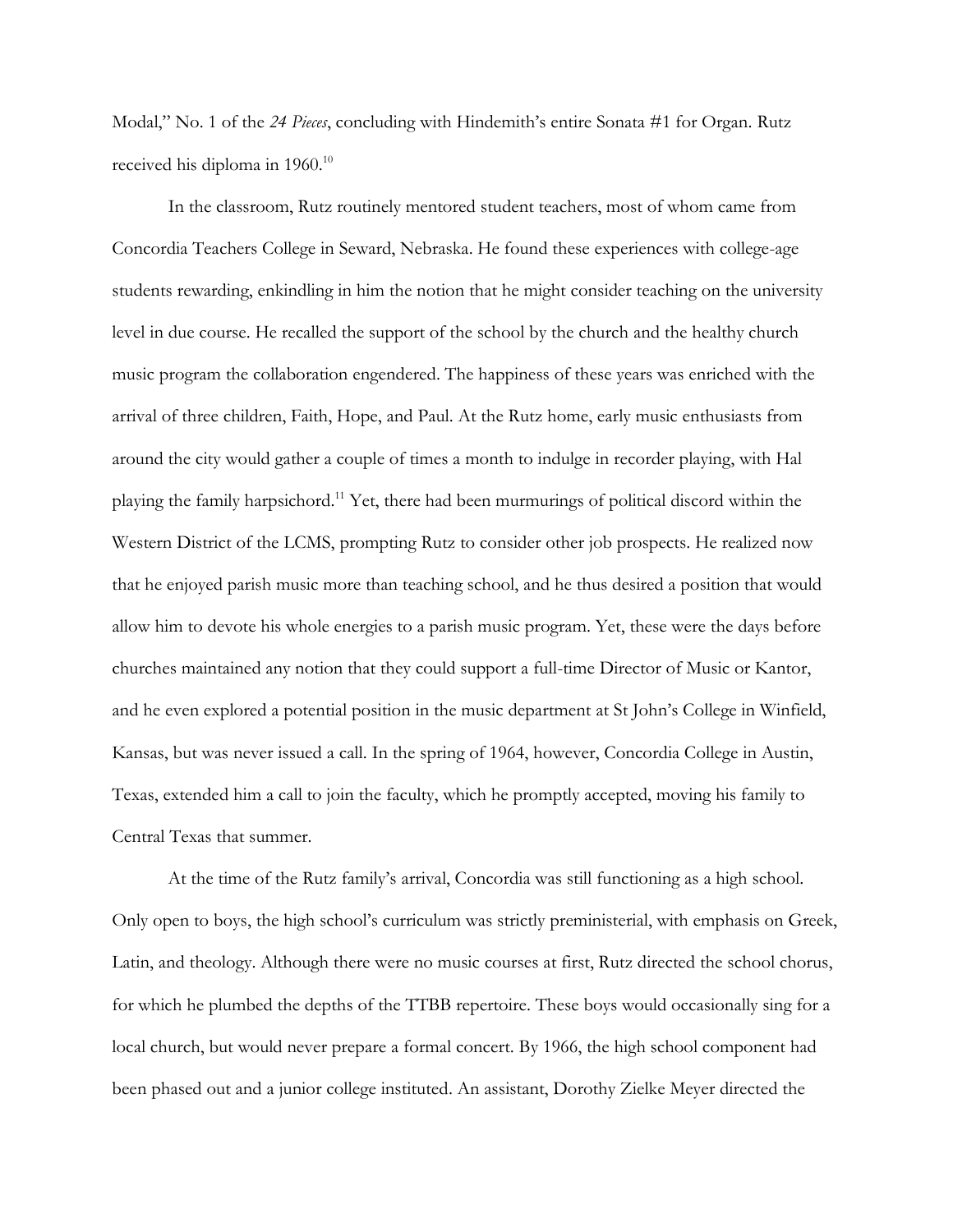girls' choir, while Rutz directed the mixed choir; this choir would tour each spring, singing all sacred music, both traditional and more modern, pulling repertoire heavily from the CPH and Augsburg catalogues. Programs from this decade reveal the choir learning music by leading contemporary Lutheran composers as Paul Manz, Charles Ore, Paul Bunjes, Paul Christiansen, and Jan Bender, non-Lutheran living composers as Natalie Sleeth and Donald Marsh, as well as standard chorale repertoire from Bach, Cornelius, Buxtehude, Billings, Holst, Scheidt, among others. For tours, Rutz programmed music that was neither avant-garde nor likely to be sung by the average church choir. He intentionally programmed Bach when possible. At the college level, he taught two semesters each of music theory and music history, in addition to keyboard, which all education majors were required to study. An assistant, Ronald Trampe, also a graduate of Concordia, River Forest, taught some piano students, relieving Rutz' workload, Rutz remembers teaching about 7-8 organ students each term during this era. Most of these students were neither music majors, nor did they expect to work in church music full time. Non-majors and preministerial students were exempt from the keyboard study requirement, probably as much a function of practicality as of curricular concerns, as the piano lab housed only about six pianos, in addition to an electronic organ in the music building and a limited Reuter pipe organ in the chapel, which functioned as his main teaching instrument.

Designed by Trampe and Ivan Olsen, Rutz' predecessor, the college had dedicated this organ in 1959, of which a newspaper article proclaimed at the time:

. . .[the organ] contains eight ranks of pipes, most of which are free standing and exposed to view. Provisions were made in the organ for the addition of more ranks in the near future.

Low wind pressures, un-nicked voicing, and adroit use of flute type sounds give the organ the brilliance and charm sought by German and Dutch builders of several centuries past.<sup>12</sup>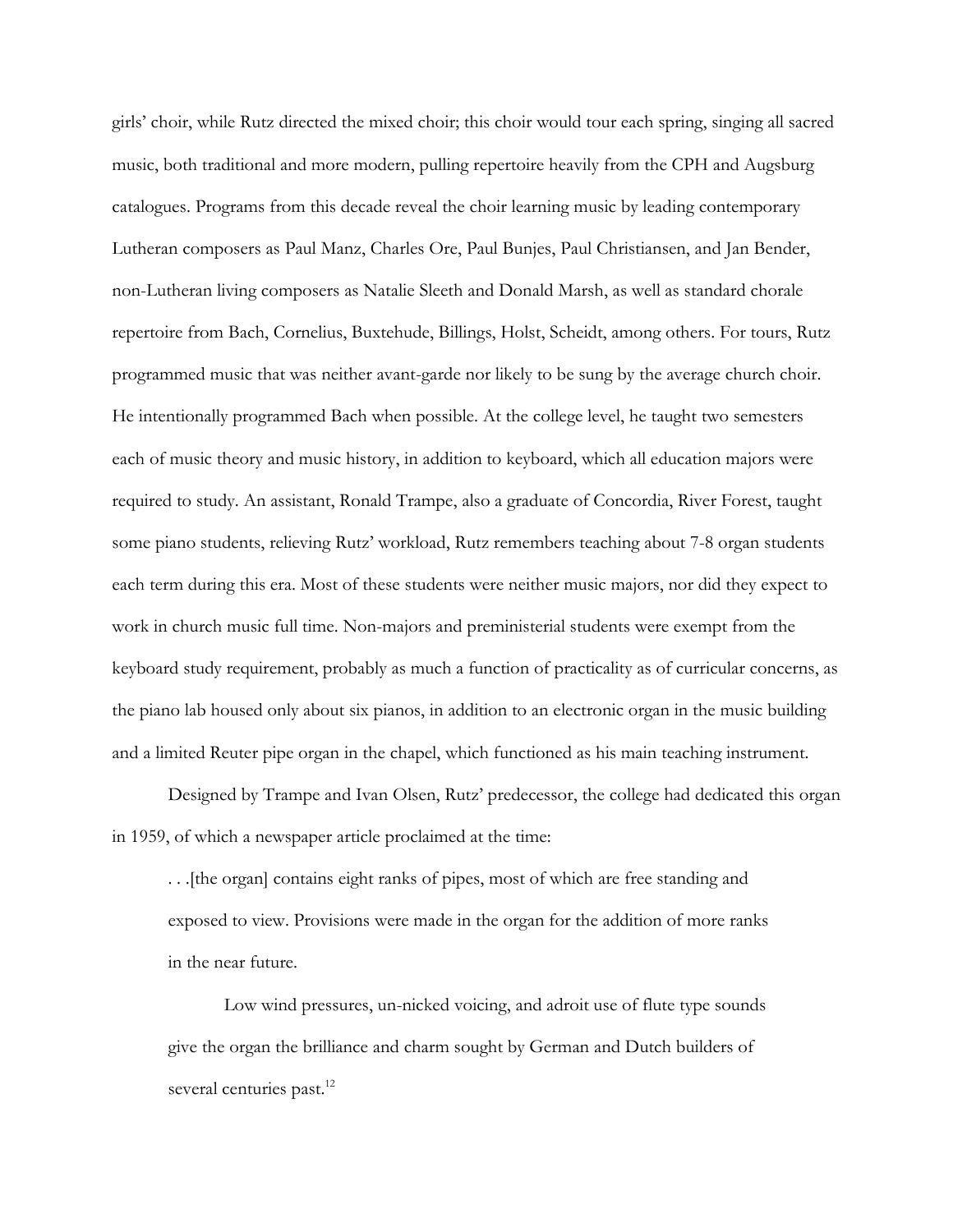Romanticized newspaper accounts aside, Reuter's Opus 1287 was an unexceptional instrument. Lacking reeds, its eight ranks were hindered by the chapel's low ceiling and dry acoustics, which reinforced its lack of color, but it provided the college's main teaching instrument for almost 30 years. However, organ students benefitted from the close proximity to St. Paul's Lutheran Church, adjacent to the campus, with its sumptuous acoustics and, after 1967, an Otto Hofmann organ of sufficient size and variety to play much of the concert and church repertoire. The church also provided a venue for choral concerts.

At his ten-year anniversary at Concordia, Harold Rutz became eligible for a one-semester sabbatical, which he took in the autumn of 1975, his family in tow, spending time at Cambridge University, participating in lectures and studying organ with Peter Hurford at St. Alban's Cathedral. He rented a house in Cambridge and availed himself of life in the university town. His lessons with Hurford took place at the teacher's house once every two weeks, with Hurford himself selecting the organ repertoire Rutz would study, which he remembered included a Bach trio sonata. The semester ended with a recital of about ten of Hurford's students at the cathedral, for which none of the players had any rehearsal time. Hurford himself set pistons and registered for each student as he or she played! Rutz additionally attended the International Organ Festival at St. Alban's and studied with Michael Radulescu at the Summer Mastercourse for Organists in Vaduz, Liechtenstein. Rutz remembers returning to Austin enriched by his European experience. In 1985, he co-led a tour of Bach and Luther sites in East Germany, and in 1986 he returned to Cambridge for additional study at his next sabbatical.

In 1980, the college transitioned into a four-year institution, adding a year until its first seniors graduated in 1982. Although the curriculum had remained largely static until that time, Rutz remembers spending the preceding two years expanding the music curriculum to accommodate courses leading to a new bachelor's degree in parish music, which would be offered with an organ or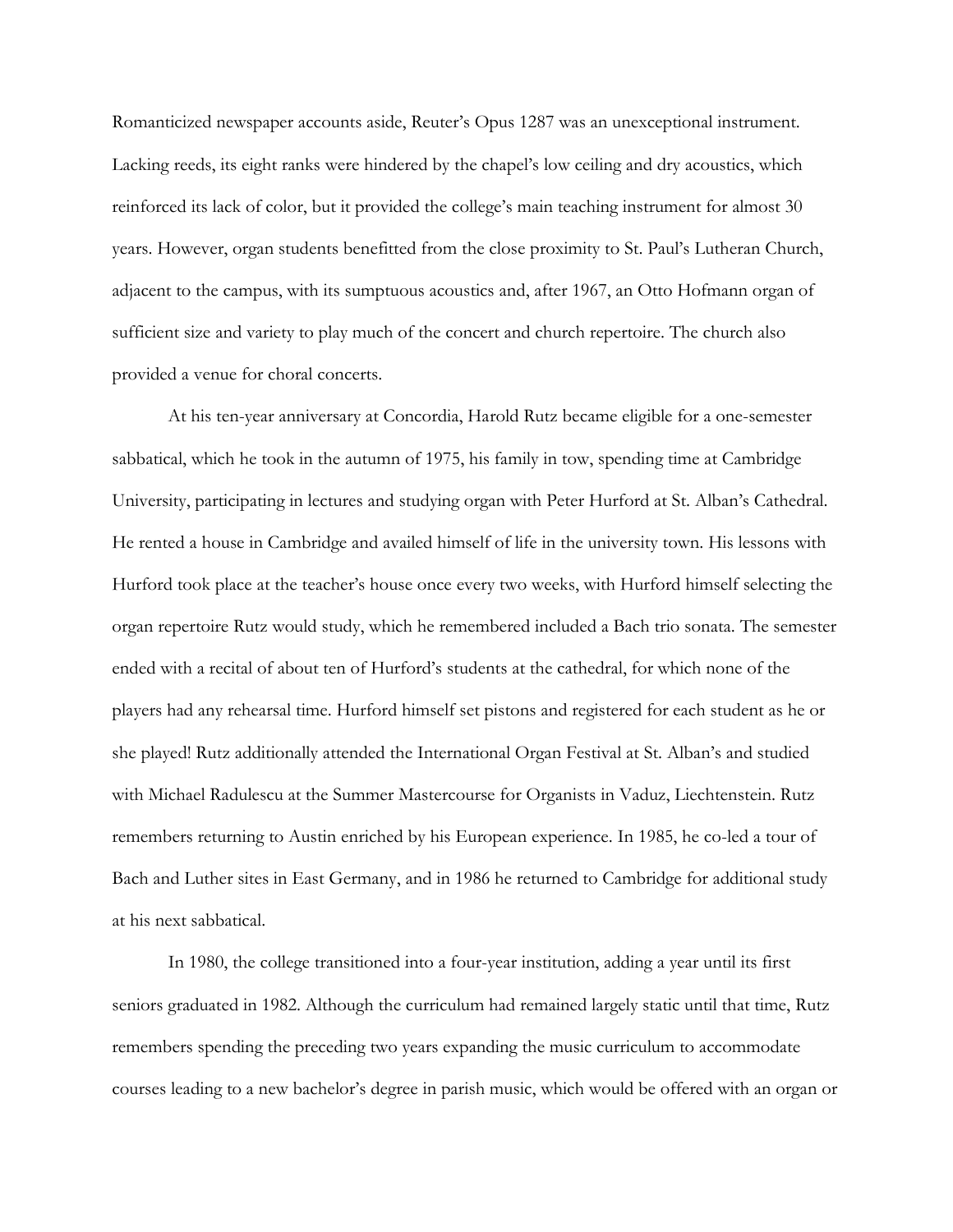conducting concentration, the overall curriculum modeled after the programs offered by the Concordias at River Forest and Seward. Rutz continued to teach 7-8 organ students each year, the majority of which were parish education majors. Graduates of the parish music major, like those of the education major, would receive divine calls administered on the synodical level. Although increasingly parish music graduates would be placed in Texas, Rutz recalled that originally there were not many full-time, professional teacher/musician positions in the Texas District.

In 1987, Louise T. Peter, a granddaughter of Jan Kilian, donated \$4 million for a new fine arts center on the Concordia campus. Rutz knew the university needed a concert organ and space to house that instrument, so, at his urging, a concert hall had been incorporated into the building's design. Yet, the opportunity to install an organ would come only late in the construction process. St. John's College in Winfield, Kansas, a two-year college of the LCMS, had recently closed, and its Paul Bunjes-designed 1960 Schlicker was offered for sale. Seizing the opportunity, Rutz secured the organ for purchase by Concordia, only to find that the stage that had been carefully designed for an organ was just shy of the dimensions required to house this instrument. Nonetheless, as the building was still under construction, the architects were able to revise their plans for another wall in order for a steel cantilever to be constructed. Rutz remembers that, had the opportunity to purchase the Schlicker come only six months later, the building process would have been too far along and the instrument could not have been accomodated. Rutz played the dedication of this instrument in January, 1988.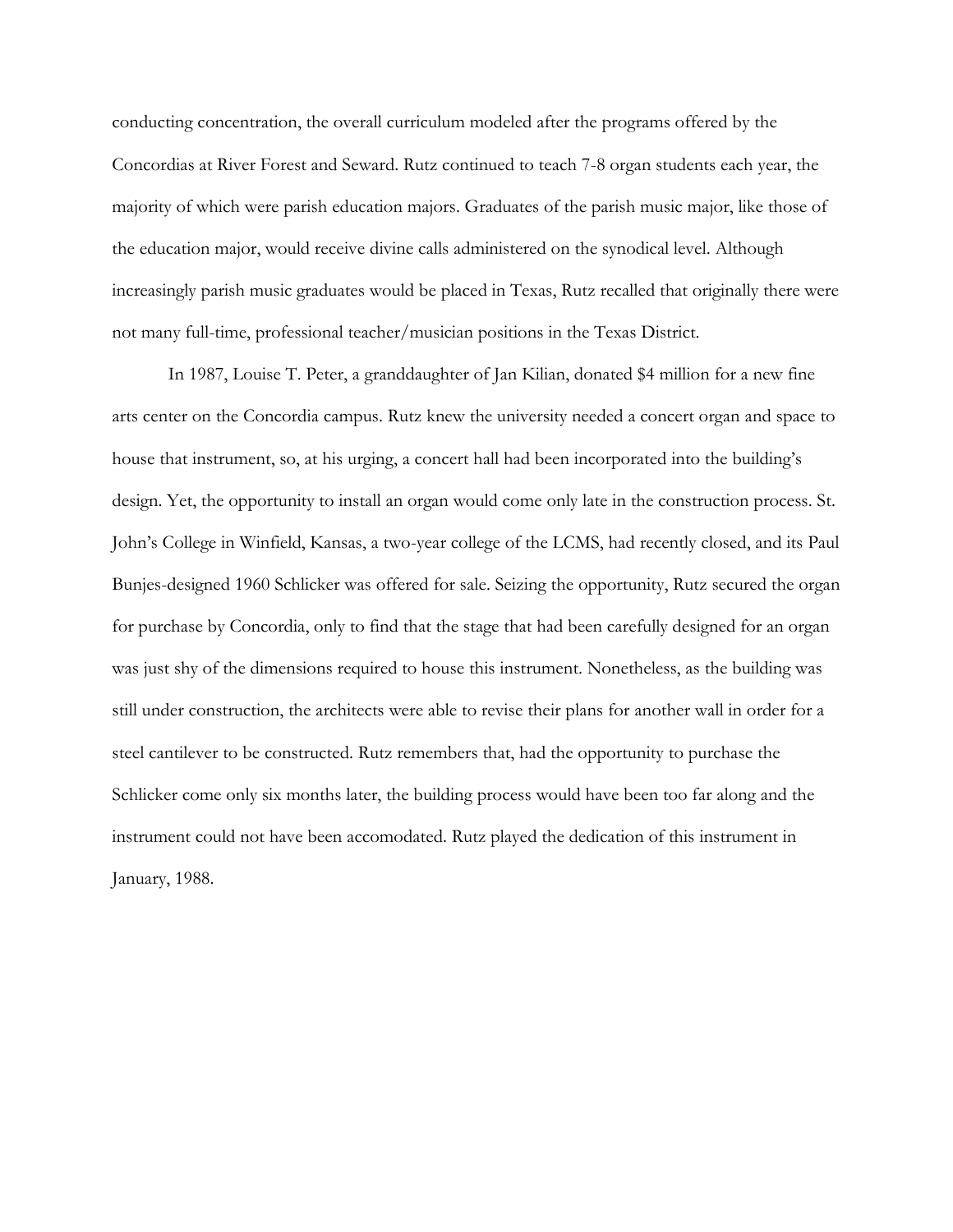

*The Schlicker organ originally at St John's College, Winfield, Kansas, but reconfigured and installed at Concordia in Austin.*

This new building allowed Rutz to expand sacred music education beyond Concordia students. Already in the late 1960s, under the auspices of the Texas District—LCMS, Rutz had served on a District music committee whose half dozen or so members, both clergy and musicians, were charged with planning events such as hymn festivals, concerts, or educational events. Building on this experience, Rutz initiated the Concordia Summer Church Music Workshop in the late 1980s, hosting as many as 150 musicians and pastors throughout the Southwest for a week of intensive sacred music study on the Concordia campus. Donald Busarow, David Cherwien, Michael Burkhardt, John Folkening, and Carl Schalk were only a few of the lecturers and performers who taught church music and played a hymn festival for workshop participants. In addition to their pedagogical benefits, these summer gatherings fostered fellowship and networking among Texan church musicians.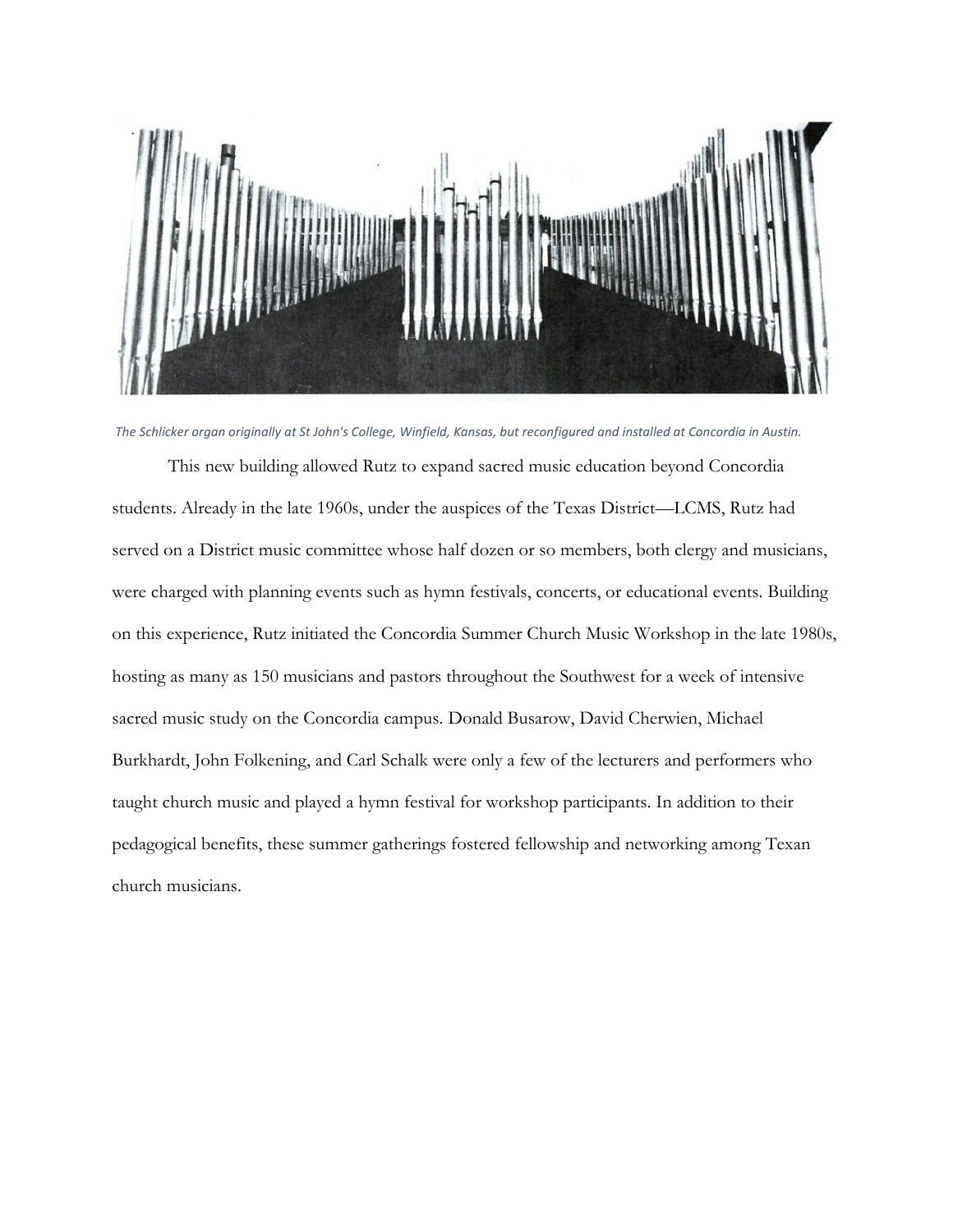

*A line drawing of Hal Rutz from his biography in the July, 2016,* The Organist's Companion*, published by Wayne Leupold Editions.*

Rutz was in ever-increasing demand to play organ recitals around the state, a few of his organ dedications including Our Redeemer Lutheran in Dallas (1969), Memorial Lutheran in Houston (1972), Redeemer Lutheran in Odessa (1974), Trinity Lutheran in Tyler (1974), and Shepherd of the Hills in San Antonio (1976).<sup>13</sup> A mechanical action pipe organ in classical style built by the Houston firm Visser-Rowland replaced the old Reuter in Birkmann chapel in the mid-1990s. Harold Rutz retired in 1996, at which time he was named Professor Emeritus at Concordia University and was presented the Martin J. Neeb Teaching Excellence Award by vote of the student body. <sup>14</sup> During his retirement, he had time to compose over two dozen organ settings for Wayne Leupold's *The Organist's Companion.* He remained active in the American Guild of Organists, the Association of Lutheran Church Musicians, and served on the board for La Follia Baroque, an Austin early music ensemble. He faithfully tended to his wife, Vi, during her final days. After her death in 2017, Rutz enjoyed attending local concerts, AGO conventions, and even driving himself up to Lectures in Church Music in Chicago in 2018. Ever humble and evidencing the heart of a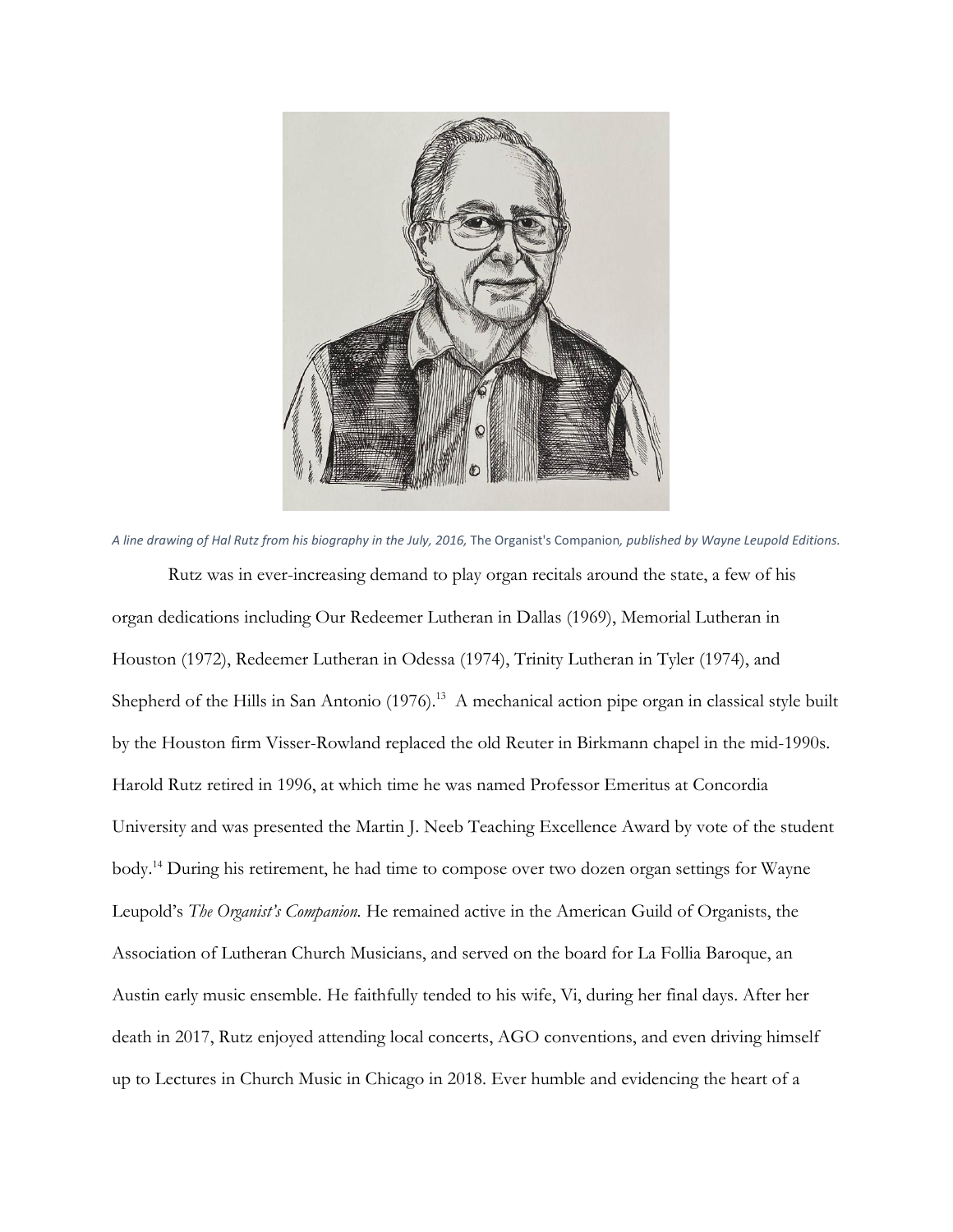servant, Hal Rutz died on 17 November, 2020, at the age of 90, leaving a legacy of hundreds of students still actively engaged in parish music.

## --Benjamin Kolodziej



*Harold Rutz conducting the Concordia Choir in the Louise T Peter Center's Schroeder Hall.*

<sup>1</sup> George R. Nielsen, *Johann Kilian, Pastor: a Wendish Lutheran in Germany and Texas* (Serbin, TX: Texas Wendish Heritage Society, 2003): 44.

<sup>2</sup> "Lutherans to Lay College Cornerstone Sunday Afternoon," *Austin American-Statesman* (June 27, 1926.) The school was originally called "Lutheran Concordia College" to differentiate it from masonic nomenclature, which also tended to use "Concordia."

<sup>&</sup>lt;sup>3</sup> Unless otherwise noted, all biographical information on Harold Rutz came from personal interviews with him during June and August, 2020.

<sup>&</sup>lt;sup>4</sup> Zion Lutheran Church, Detroit church website, "History," ([https://www.ziondetroit.org/our-history\)](https://www.ziondetroit.org/our-history), accessed June 9, 2021.